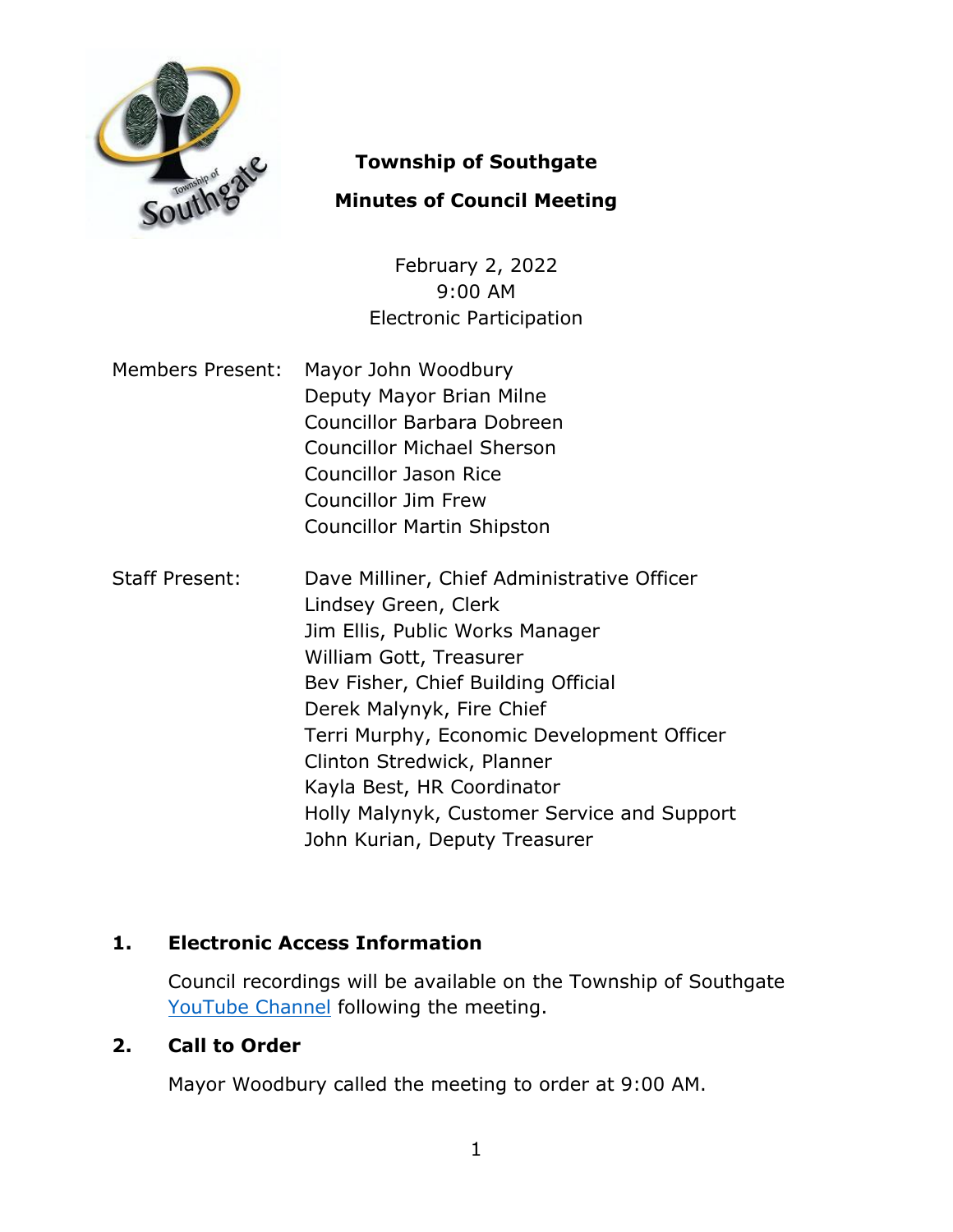## **3. Land Acknowledgement**

As we gather, we recognize and acknowledge the traditional keepers of this land with whom we share today. The Township of Southgate is a part of the traditional territories of the Anishinaabek, Six Nations of the Grand River, Saugeen Ojibway Nation, Haudenosaunee, and Saugeen Métis. The land that surrounds us is part of who we are as it reflects our histories; may we live in peace and friendship with all its diverse people.

# **4. Open Forum - Register in Advance**

Residents Angela Lawton and John Woon both spoke at Open Forum in regard to concerns they both have as residents that live near the Varney Speedway and in relation to Staff Report CBO2022-002 on the agenda under Regular Consent items.

# **5. Confirmation of Agenda**

No. 2022-037

**Moved By** Councillor Shipston **Seconded By Councillor Rice** 

**Be it resolved that** Council confirm the agenda as amended.

### **Carried**

# **6. Declaration of Pecuniary Interest**

Mayor Woodbury declared a conflict of interest to items 11.3.1, 11.3.2 and 11.3.3 as he is a member of the South Easy Grey Community Health Centre Board of Directors and did not participate in the discussion or voting of the items.

# **7. Committee of the Whole**

# **7.1 Resolve into Committee of the Whole**

No. 2022-038

**Moved By** Councillor Sherson **Seconded By Deputy Mayor Milne**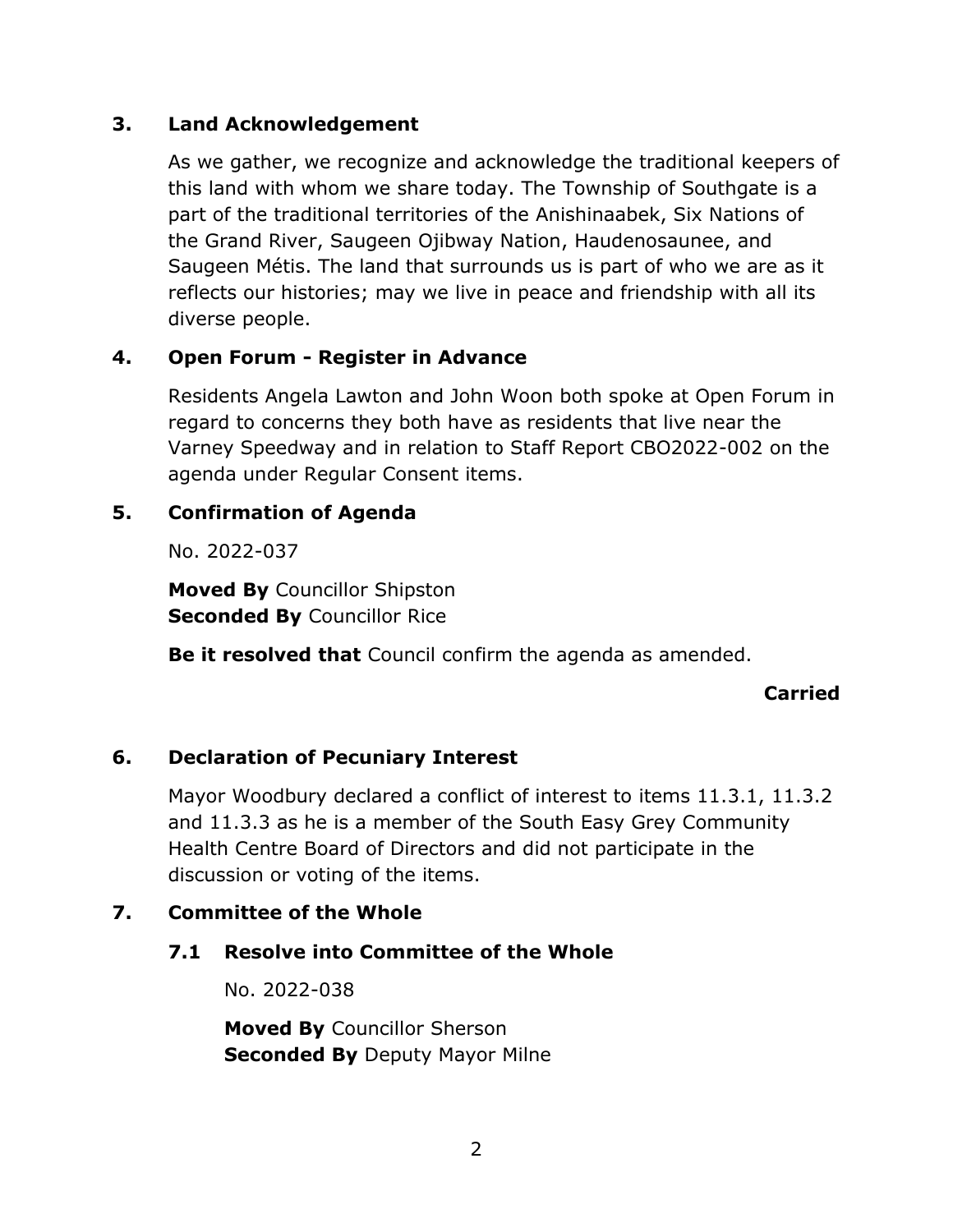**Be it resolved that** Council recess the Regular Council meeting at 9:08 AM and move into the Committee of the Whole to allow for fuller discussion regarding the Flato Developments Inc. proposal and request for the Province of Ontario to issue a Ministry Zoning Order on 3 parcels of land around the urban settlement area of Dundalk.

**Carried**

## **7.2 Appointment of Chair**

No. 2022-039

**Moved By** Deputy Mayor Milne **Seconded By** Councillor Rice

**Be it resolved that** the Committee appoint Mayor Woodbury as Chair of the Committee of the Whole meeting on February 2, 2022.

#### **Carried**

### **7.3 Reports of Municipal Officers**

### **7.3.1 Chief Administrative Officer Dave Milliner**

**7.3.1.1 CAO2022-003 Flato Proposal Request for Support to Seek a Ministry Zoning Order and Draft MZO Development Agreement Report**

> Councillor Dobreen moved the following motion.

No. 2022-040

**Moved By** Councillor Dobreen **Seconded By** Councillor Shipston

**Be it resolved that** the Committee waive procedure to allow for members of the Flato Developments Inc. team to speak to any questions that members have regarding their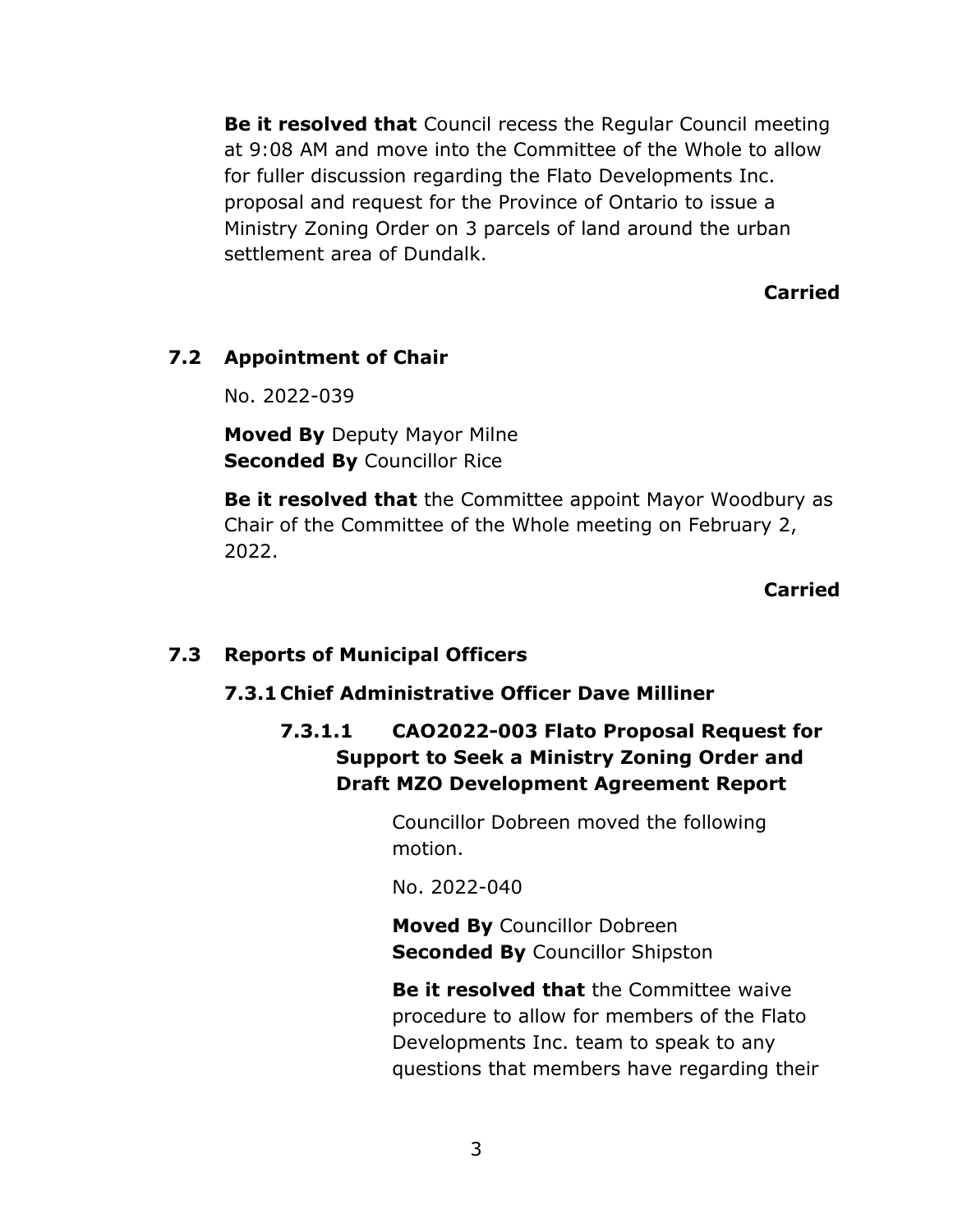request for support to seek a Ministry Zoning Order on three properties.

#### **Carried**

Mayor Woodbury requested a recorded vote on the main motion.

No. 2022-041

**Moved By** Councillor Frew **Seconded By** Councillor Shipston

**Be it resolved that** the Committee receive staff report CAO2022-003 as information; and **That** the Committee recommend that Council approve to proceed with a Township of Southgate support resolution for a Participating Provincial Municipal Zoning Order for Flato Lands proposed around Dundalk settlement area identified as Flato Northeast, Flato Northwest and Flato Southeast development projects; and

**That** the Committee recommend that Council approve the draft Southgate Municipal Zoning Order Development Agreement for Flato projects identified as Flato Northeast, Flato Northwest and Flato Southeast as presented and for possible further amendments; and **That** the Committee recommend that Council consider approval of supporting the Participating Provincial Municipal Zoning Order for Flato Lands proposed around Dundalk settlement area and the Southgate Municipal Zoning Order Development Agreement by Municipal By-law 2022-020 at the February 16, 2022 Council meeting.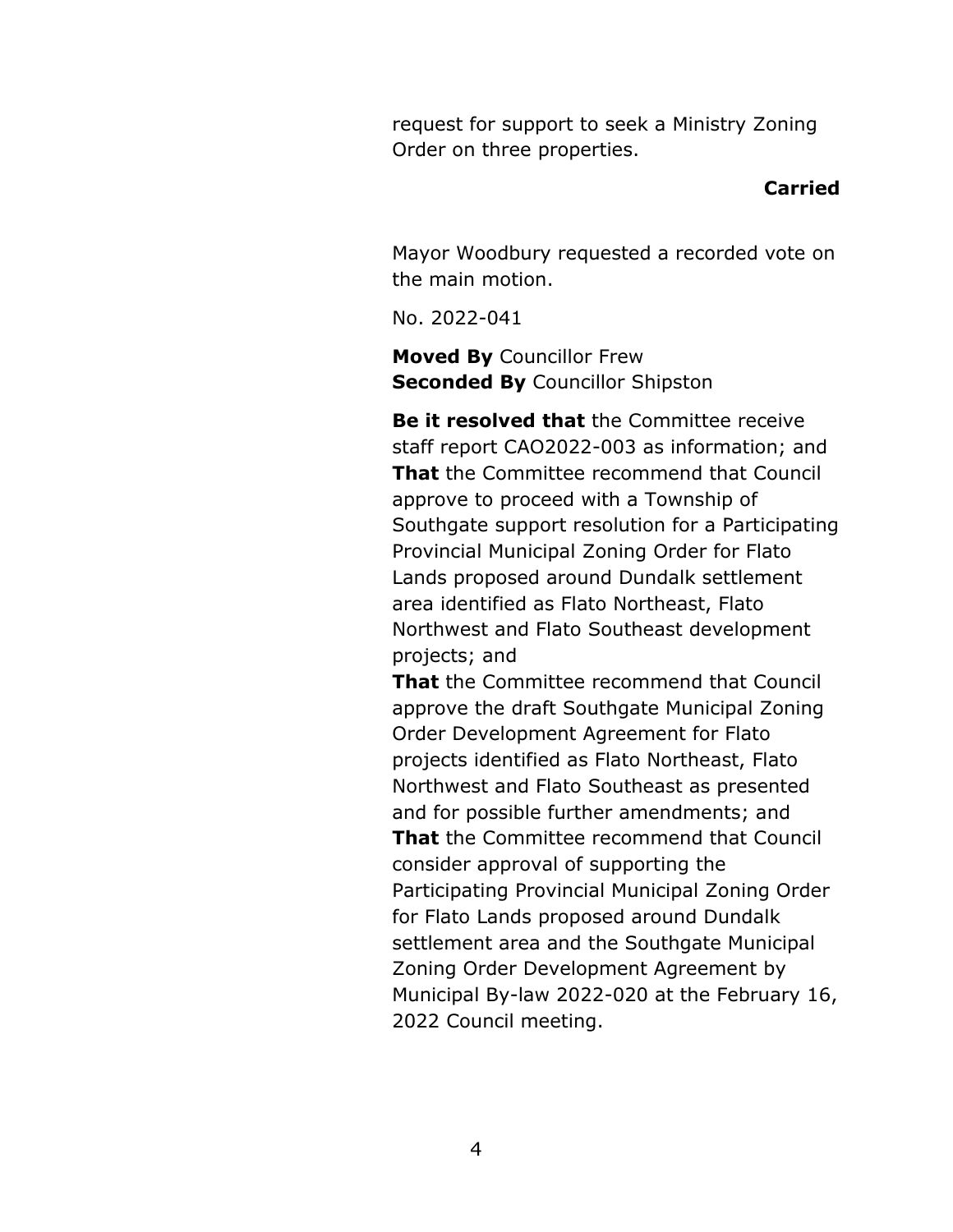Yay (6): Mayor Woodbury, Deputy Mayor Milne, Councillor Dobreen, Councillor Rice, Councillor Frew, and Councillor Shipston

Nay (1): Councillor Sherson

**Carried (6 to 1)**

## **7.4 Resolve back to Council**

No. 2022-042

**Moved By** Councillor Dobreen **Seconded By** Councillor Sherson

**Be it resolved that** the Committee of the Whole resolve back to the Regular Council meeting at 10:25 AM.

**Carried**

### **8. Motions Resulting from Committee of the Whole**

# **8.1 CAO2022-003 Flato Proposal Request for Support to Seek a Ministry Zoning Order and Draft MZO Development Agreement Report**

Mayor Woodbury requested a recorded vote on the main motion.

No. 2022-043

**Moved By** Deputy Mayor Milne **Seconded By** Councillor Shipston

**Be it resolved that** Council receive staff report CAO2022-003 as information; and

**That** Council approve to proceed with a Township of Southgate support resolution for a Participating Provincial Municipal Zoning Order for Flato Lands proposed around Dundalk settlement area identified as Flato Northeast, Flato Northwest and Flato Southeast development projects; and

**That** Council approve the draft Southgate Municipal Zoning Order Development Agreement for Flato projects identified as Flato Northeast, Flato Northwest and Flato Southeast as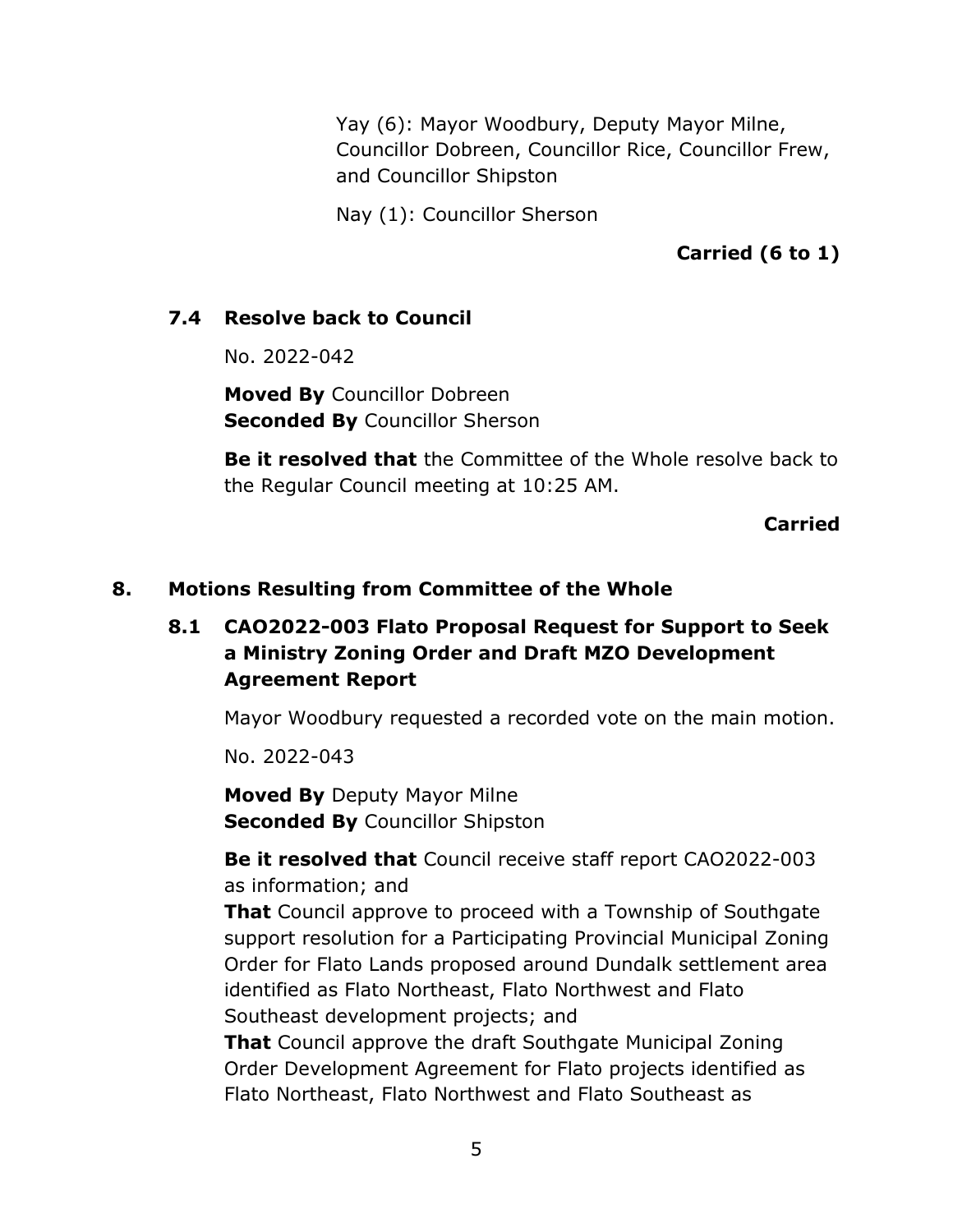presented and for possible further amendments; and **That** Council consider approval of supporting the Participating Provincial Municipal Zoning Order for Flato Lands proposed around Dundalk settlement area and the Southgate Municipal Zoning Order Development Agreement by Municipal By-law 2022-020 at the February 16, 2022 Council meeting.

Yay (6): Mayor Woodbury, Deputy Mayor Milne, Councillor Dobreen, Councillor Rice, Councillor Frew, and Councillor Shipston

Nay (1): Councillor Sherson

**Carried (6 to 1)**

# **9. Delegations & Presentations**

None.

## **10. Adoption of Minutes**

No. 2022-044

**Moved By** Councillor Dobreen **Seconded By** Councillor Frew

**Be it resolved that** Council approve the minutes from the January 19, 2022, Regular Council meeting as presented.

### **Carried**

Council recessed at 10:29 AM and returned at 10:40 AM.

### **11. Reports of Municipal Officers**

# **11.1 Chief Building Official Bev Fisher**

# **11.1.1 CBO2022-001 Soil Permit Request as per Bylaw 2017-049**

Mayor Woodbury requested a recorded vote on the main motion.

No. 2022-045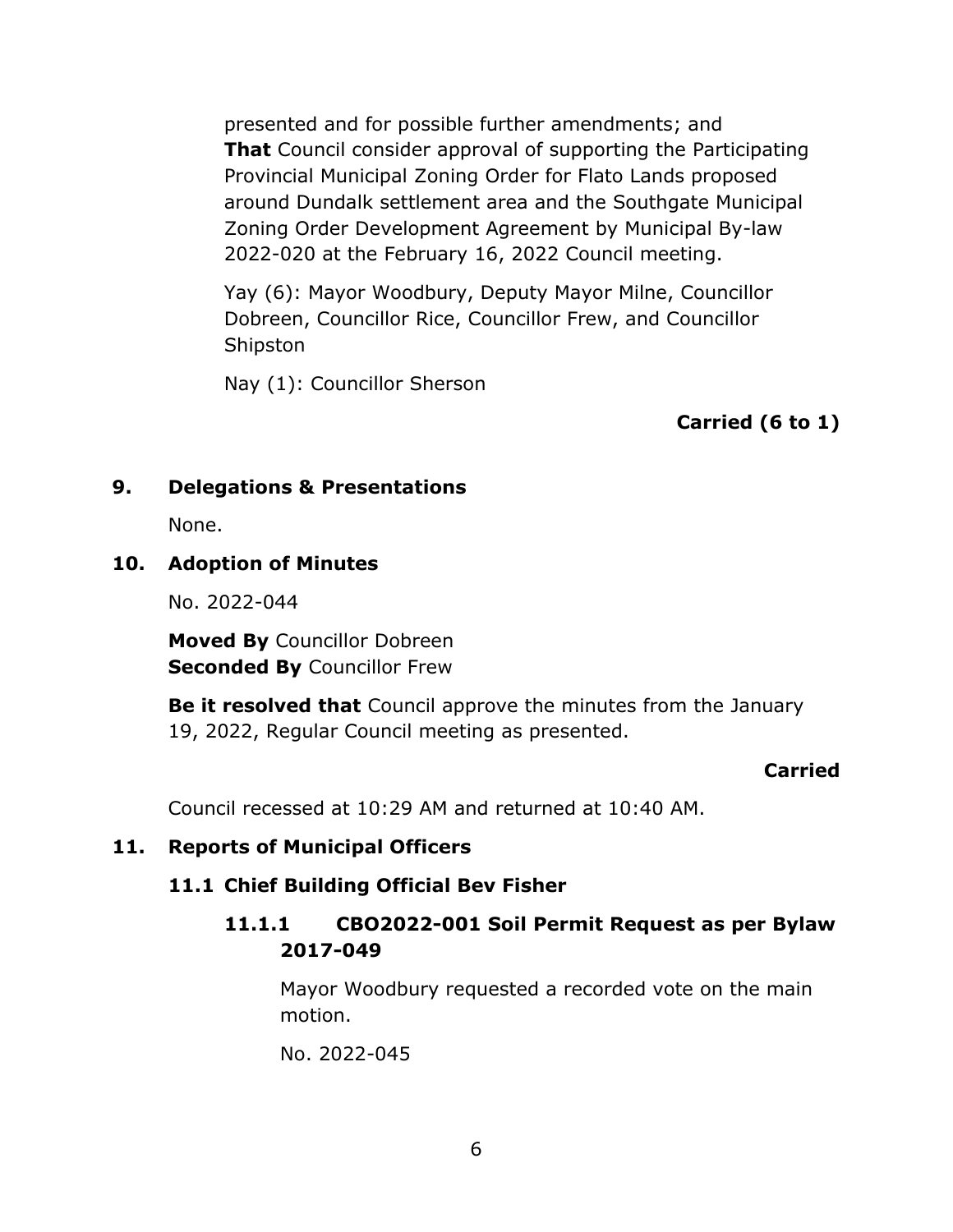**Moved By** Councillor Rice **Seconded By** Councillor Shipston

**Be it resolved that** Council receive Staff Report CBO2022-001 for information; and **That** Council approve the proposed Soils Permit as per Bylaw 2017-049 request received from 2570970 Ontario Inc.

Yay (1): Councillor Shipston

Nay (6): Mayor Woodbury, Deputy Mayor Milne, Councillor Dobreen, Councillor Sherson, Councillor Rice, and Councillor Frew

# **Failed (1 to 6)**

#### **11.2 Treasurer William Gott**

#### **11.2.1 FIN2022-006 2022 Budget**

Mayor Woodbury requested a recorded vote on the main motion.

No. 2022-046

**Moved By** Deputy Mayor Milne **Seconded By** Councillor Frew

**Be it resolved that** Council receive Staff Report FIN2022- 006 2022 Budget as information; and **That** Council approves the 2022 Budget, as presented.

Yay (5): Mayor Woodbury, Deputy Mayor Milne, Councillor Dobreen, Councillor Frew, and Councillor Shipston

Nay (2): Councillor Sherson, and Councillor Rice

### **Carried (5 to 2)**

Councillor Dobreen moved the following motion.

No. 2022-047

**Moved By** Councillor Dobreen **Seconded By** Councillor Sherson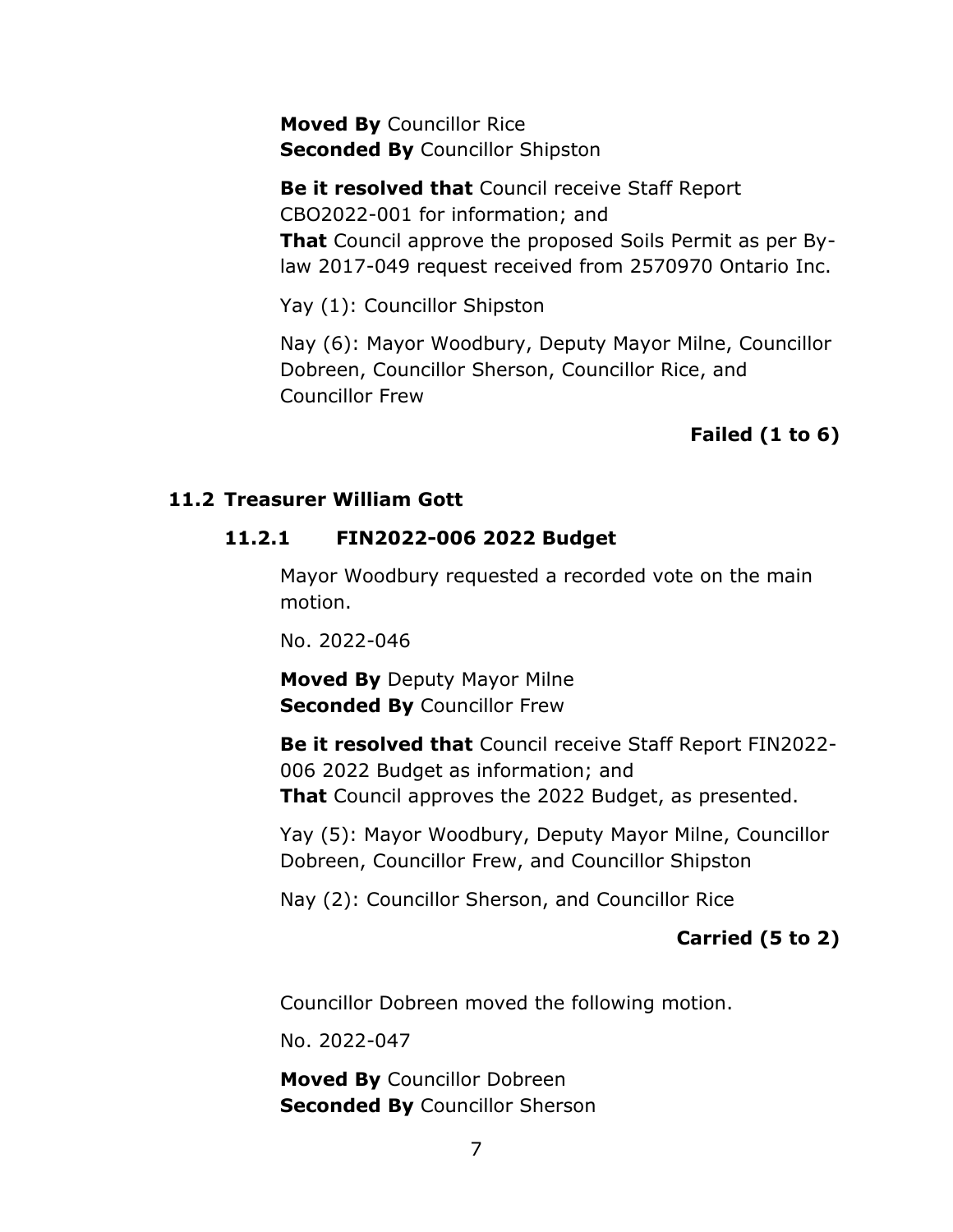**Be it resolved that** Council proceed past noon.

### **Carried**

# **11.2.2 FIN2022-007 2022 Donations, Grants and Funding**

No. 2022-048

**Moved By** Councillor Shipston **Seconded By** Councillor Dobreen

**Be it resolved that** Council receive Staff Report FIN2022- 007 2022 Donations, Grants, and Funding be received as information; and **That** Council approve the application of the Dundalk

District Agricultural Society for funding of \$2,500 for the 2022 Dundalk Fall Fair.

**Carried**

# **11.3 Planner Clinton Stredwick**

# **11.3.1 PL2022-001-C16-21-OPA2-21 Dundalk Medical Facility**

Mayor Woodbury declared a conflict of interest to item 11.3.1 as he is a member of the South Easy Grey Community Health Centre Board of Directors and did not participate in the discussion or voting of the item.

Deputy Mayor Milne assumed the Chair.

No. 2022-049

**Moved By** Councillor Frew **Seconded By** Councillor Rice

**Be it resolved that** Council receive Staff Report PL2022- 001 for information; and **That** Council consider approval of by-law 2022-005 adopting OPA 30 to the Township of Southgate Official Plan; and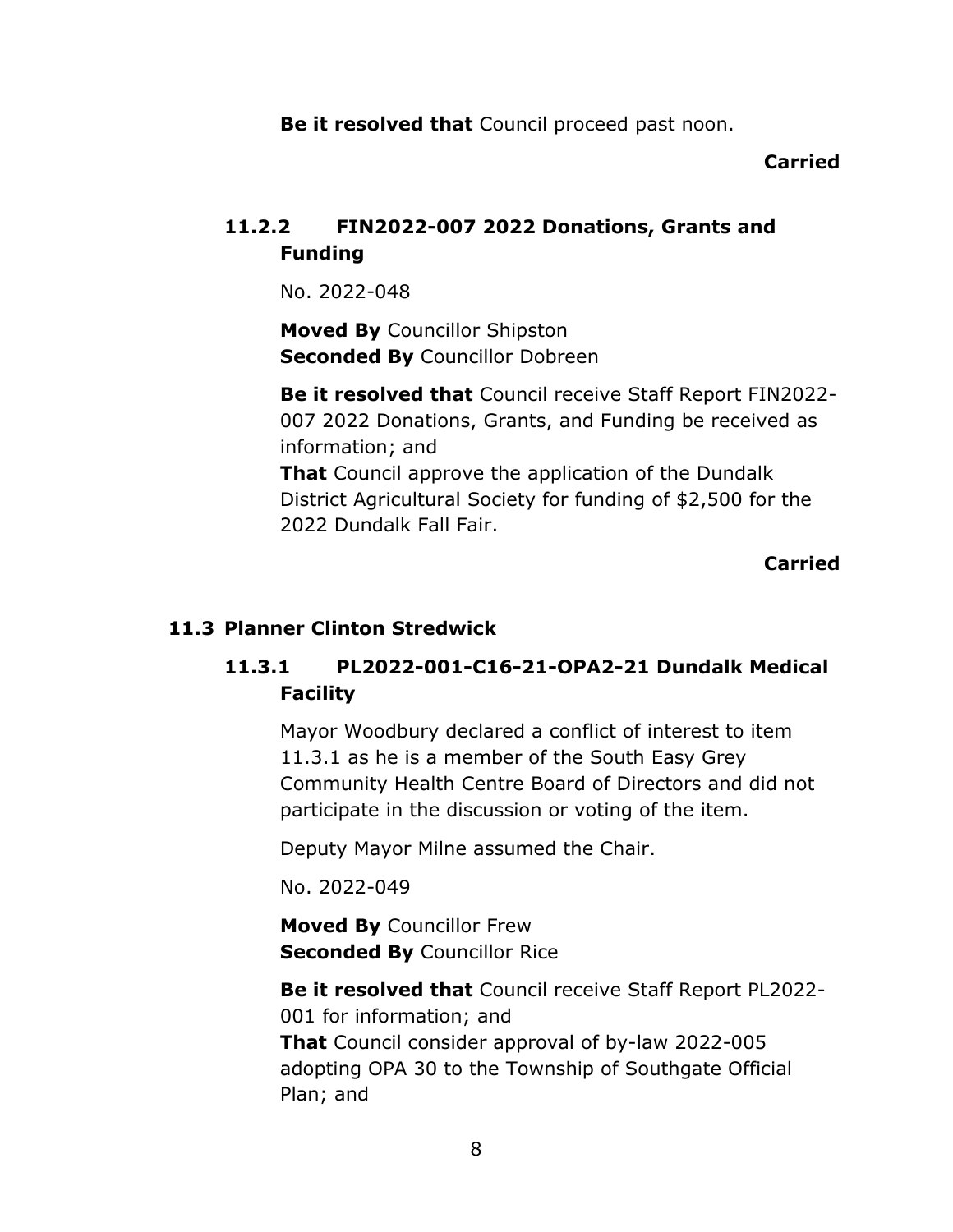**That** Council consider approval of site specific zoning bylaw 2022-006 for the medical facility lands.

#### **Carried**

# **11.3.2 By-law 2022-005 - Official Plan Amendment - OPA2-21 Dundalk Medical Centre**

Mayor Woodbury declared a conflict of interest to item 11.3.2 as he is a member of the South Easy Grey Community Health Centre Board of Directors and did not participate in the discussion or voting of the item.

Deputy Mayor Milne requested a recorded vote on the main motion.

No. 2022-050

**Moved By** Councillor Shipston **Seconded By Councillor Sherson** 

**Be it resolved that** by-law number 2022-005 being a bylaw to adopt Amendment No. 30 to the Township of Southgate Official Plan be read a first, second and third time, finally passed, signed by the Mayor and the Clerk, sealed with the seal of the Corporation and entered into the by-law book.

Yay (6): Deputy Mayor Milne, Councillor Dobreen, Councillor Sherson, Councillor Rice, Councillor Frew, and Councillor Shipston

Declared Conflict (1): Mayor Woodbury

**Carried (6 to 0)**

# **11.3.3 By-law 2022-006 - Zoning By-law Amendment - C16-21 and OPA2-21 Dundalk Medical Facility**

Mayor Woodbury declared a conflict of interest to item 11.3.3 as he is a member of the South Easy Grey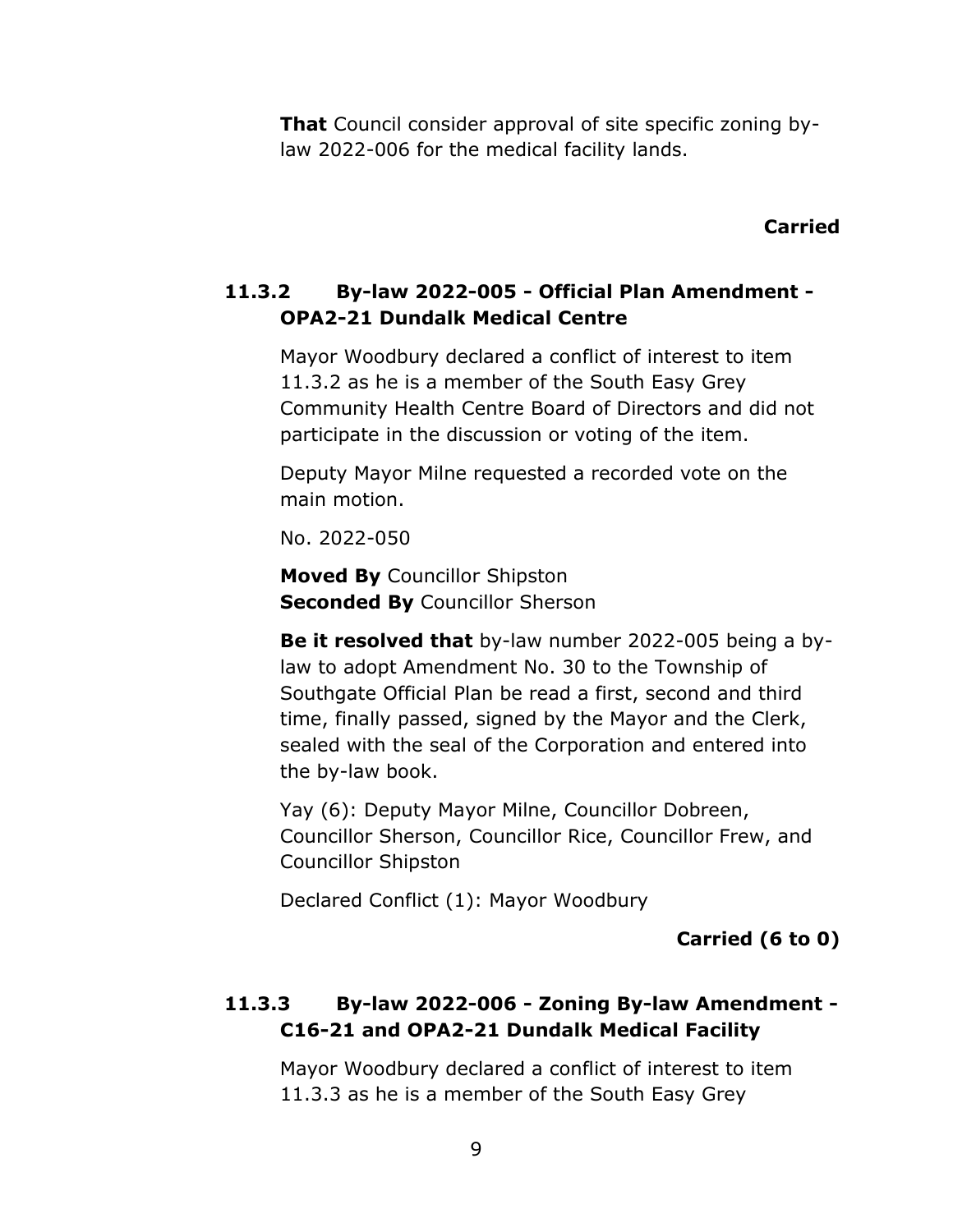Community Health Centre Board of Directors and did not participate in the discussion or voting of the item.

Deputy Mayor Milne requested a recorded vote on the main motion.

No. 2022-051

**Moved By** Councillor Dobreen **Seconded By** Councillor Rice

**Be it resolved that** by-law number 2022-006, as amended, being a by-law to amend Zoning By-law No. 19- 2002, entitled the "Township of Southgate Zoning By-law" be read a first, second and third time, finally passed, signed by the Mayor and the Clerk, sealed with the seal of the Corporation and entered into the by-law book.

Yay (6): Deputy Mayor Milne, Councillor Dobreen, Councillor Sherson, Councillor Rice, Councillor Frew, and Councillor Shipston

Declared Conflict (1): Mayor Woodbury

# **Carried (6 to 0)**

Mayor Woodbury returned to the meeting and assumed the Chair.

### **11.3.4 PL2022-008-C32-21 Harper Homes Inc**

No. 2022-052

**Moved By** Councillor Frew **Seconded By** Councillor Sherson

**Be it resolved that** Council receive Staff Report PL2022- 008 for information; and **That** Council consider approval of By-law 2022-013.

### **Carried**

# **11.3.5 By-law 2022-013 - Zoning By-law Amendment - C32-21 Harper Homes Inc**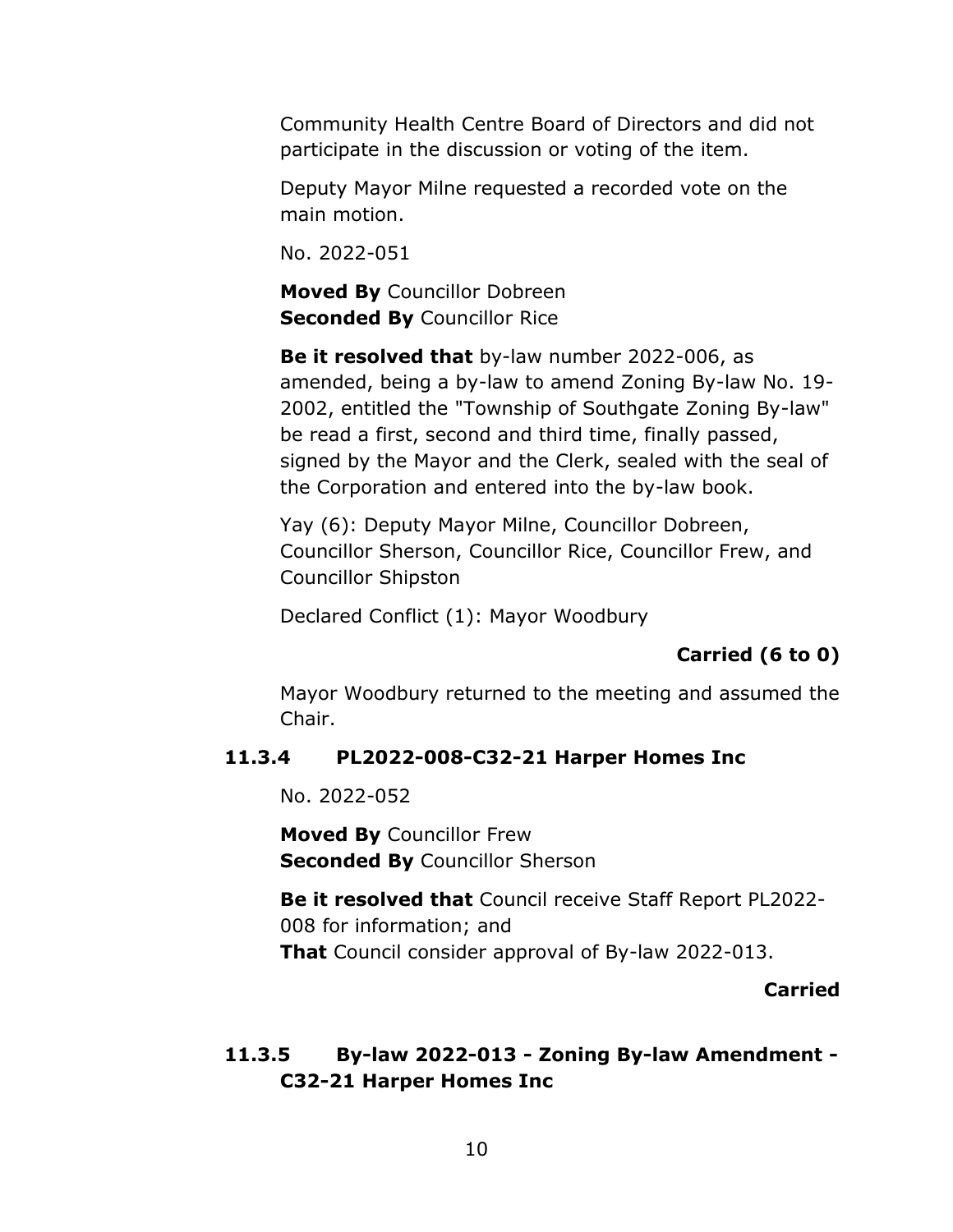Mayor Woodbury requested a recorded vote on the main motion.

No. 2022-053

**Moved By** Councillor Shipston **Seconded By** Councillor Dobreen

**Be it resolved that** by-law number 2022-013 being a bylaw to amend Zoning By-law No. 19-2002, entitled the "Township of Southgate Zoning By-law" be read a first, second and third time, finally passed, signed by the Mayor and the Clerk, sealed with the seal of the Corporation and entered into the by-law book.

Yay (7): Mayor Woodbury, Deputy Mayor Milne, Councillor Dobreen, Councillor Sherson, Councillor Rice, Councillor Frew, and Councillor Shipston

### **Carried (7 to 0)**

#### **11.3.6 PL2022-006-SP 21-21 Elias Martin**

No. 2022-054

**Moved By** Councillor Frew **Seconded By** Councillor Shipston

**Be it resolved that** Council receive Staff Report PL2022- 006 for information; and **That** Council consider approval of By-law 2022-011 authorizing the entering into a Site Plan Amending Agreement.

#### **Carried**

# **11.3.7 By-law 2022-011 - Site Plan Amending Agreement - Elias and Edna Martin**

Mayor Woodbury requested a recorded vote on the main motion.

No. 2022-055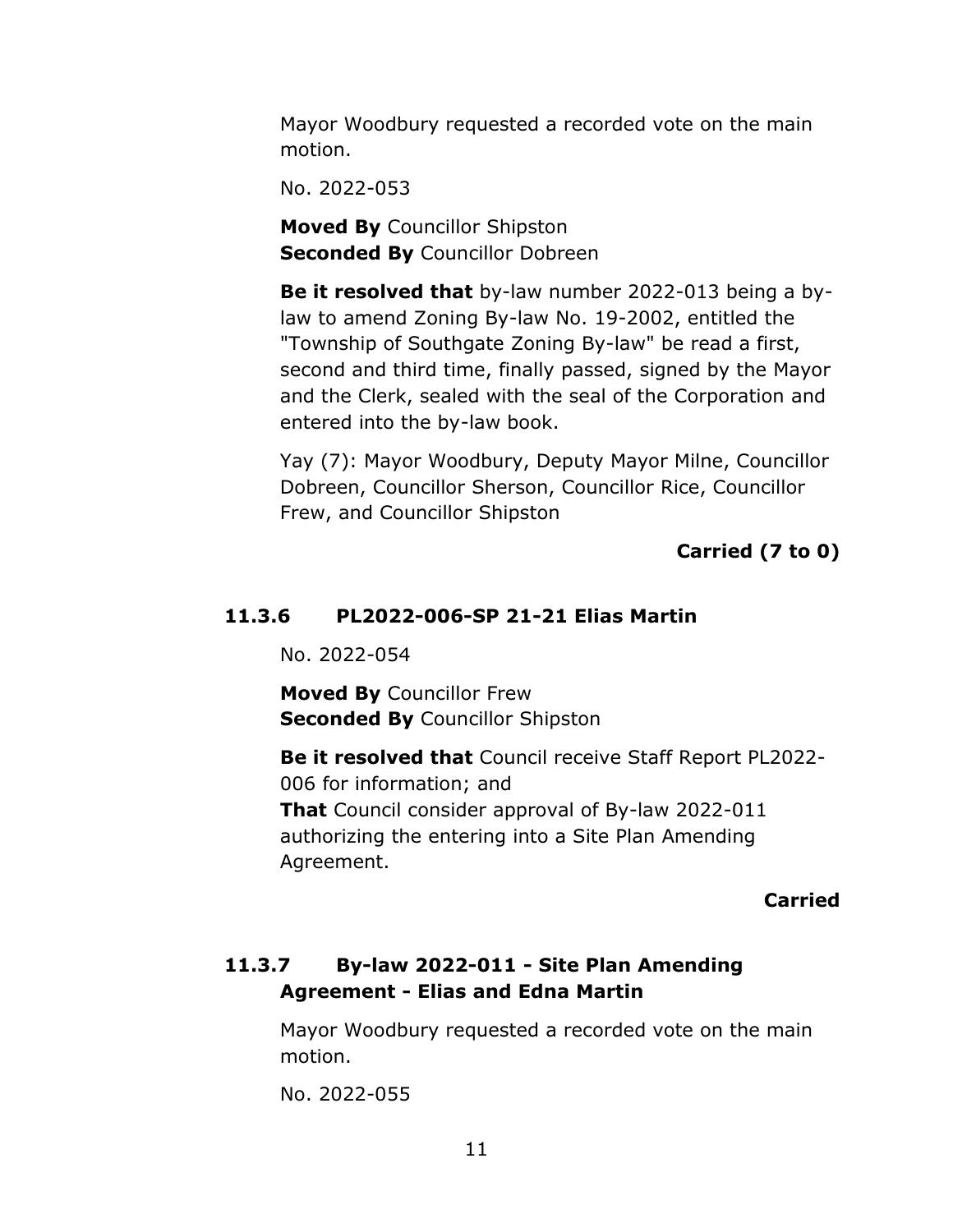**Moved By** Councillor Sherson **Seconded By Councillor Rice** 

**Be it resolved that** by-law number 2022-011 being a bylaw to authorize the execution of a Site Plan Control Agreement be read a first, second and third time, finally passed, signed by the Mayor and the Clerk, sealed with the seal of the Corporation and entered into the by-law book.

Yay (7): Mayor Woodbury, Deputy Mayor Milne, Councillor Dobreen, Councillor Sherson, Councillor Rice, Councillor Frew, and Councillor Shipston

**Carried (7 to 0)**

### **11.4 Economic Development Officer Terri Murphy**

# **11.4.1 EDO2022-002-1522431 Ontario Inc. Purchase of Eco Park Lands**

No. 2022-056

**Moved By** Councillor Frew **Seconded By** Councillor Sherson

**Be it resolved that** Council receive Staff Report EDO2022-002 for information; and **That** Council approve the purchase and sale agreement for lands in the Eco Park to 1522431 Ontario Inc.; and **That** Council consider approval of Southgate By-law 2022- 017 to execute this purchase and sale agreement.

### **Carried**

# **11.4.2 By-law 2022-017 - Purchase and Sale Agreement - Eco Park - Lisanti-Wilson**

Mayor Woodbury requested a recorded vote on the main motion.

No. 2022-057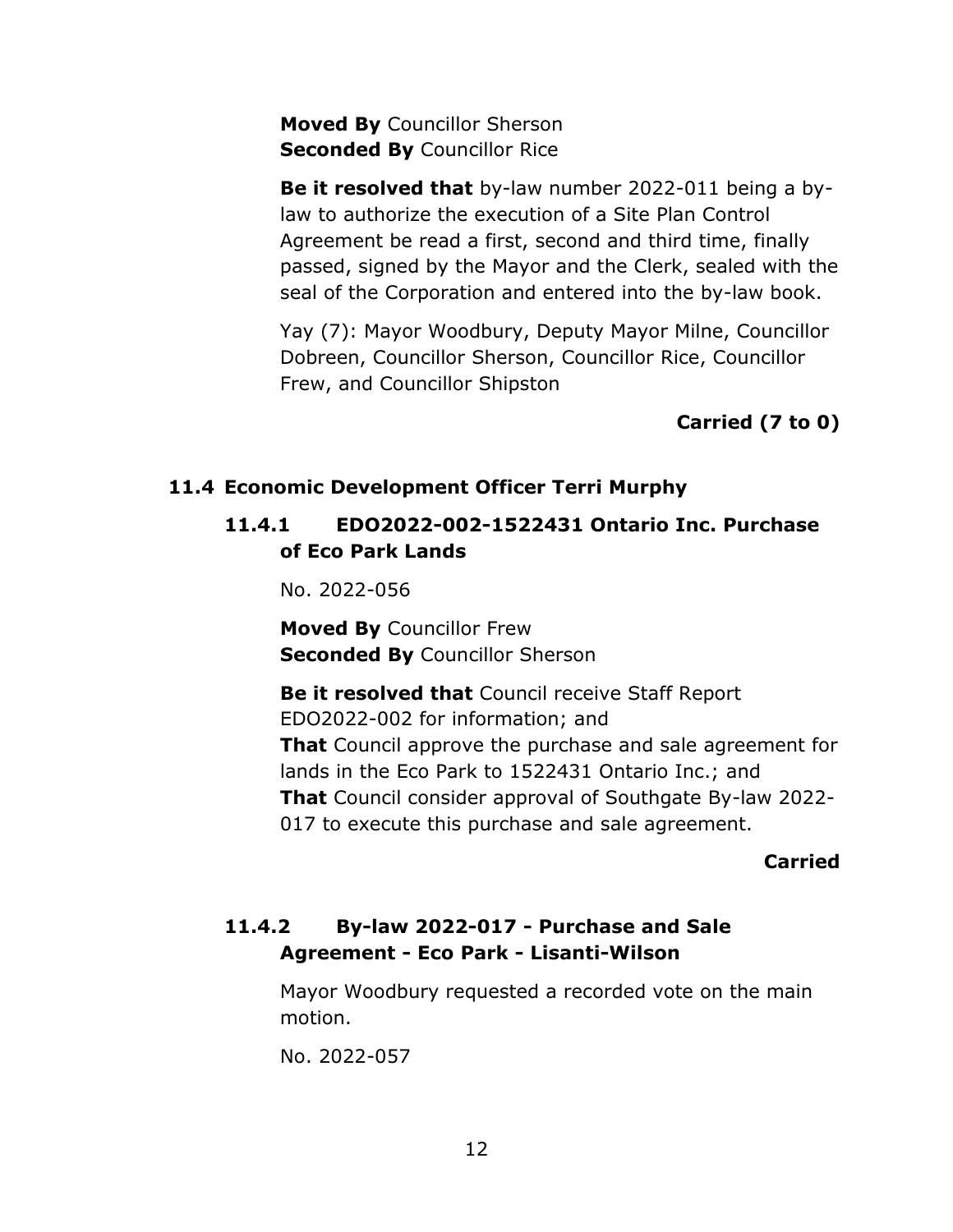**Moved By** Councillor Dobreen **Seconded By** Councillor Shipston

**Be it resolved that** by-law number 2022-017 being a bylaw to authorize a purchase and sale agreement between 1522431 Ontario Inc and the Corporation of the Township of Southgate be read a first, second and third time, finally passed, signed by the Mayor and the Clerk, sealed with the seal of the Corporation and entered into the by-law book.

Yay (7): Mayor Woodbury, Deputy Mayor Milne, Councillor Dobreen, Councillor Sherson, Councillor Rice, Councillor Frew, and Councillor Shipston

**Carried (7 to 0)**

# **11.4.3 EDO2022-003-2164130 Ontario Inc. Purchase of Eco Park Lands**

No. 2022-058

**Moved By** Councillor Shipston **Seconded By** Councillor Frew

**Be it resolved that** Council receive Staff Report EDO2022-003 for information; and **That** Council approve the purchase and sale agreement for lands in the Eco Park to 2164130 Ontario Inc.; and **That** Council consider approval of Southgate By-law 2022- 018 to execute this purchase and sale agreement.

### **Carried**

# **11.4.4 By-law 2022-018 - Purchase and Sale Agreement - Eco Park - Calhoun Super Structures**

Mayor Woodbury requested a recorded vote on the main motion.

No. 2022-059

**Moved By** Deputy Mayor Milne **Seconded By** Councillor Shipston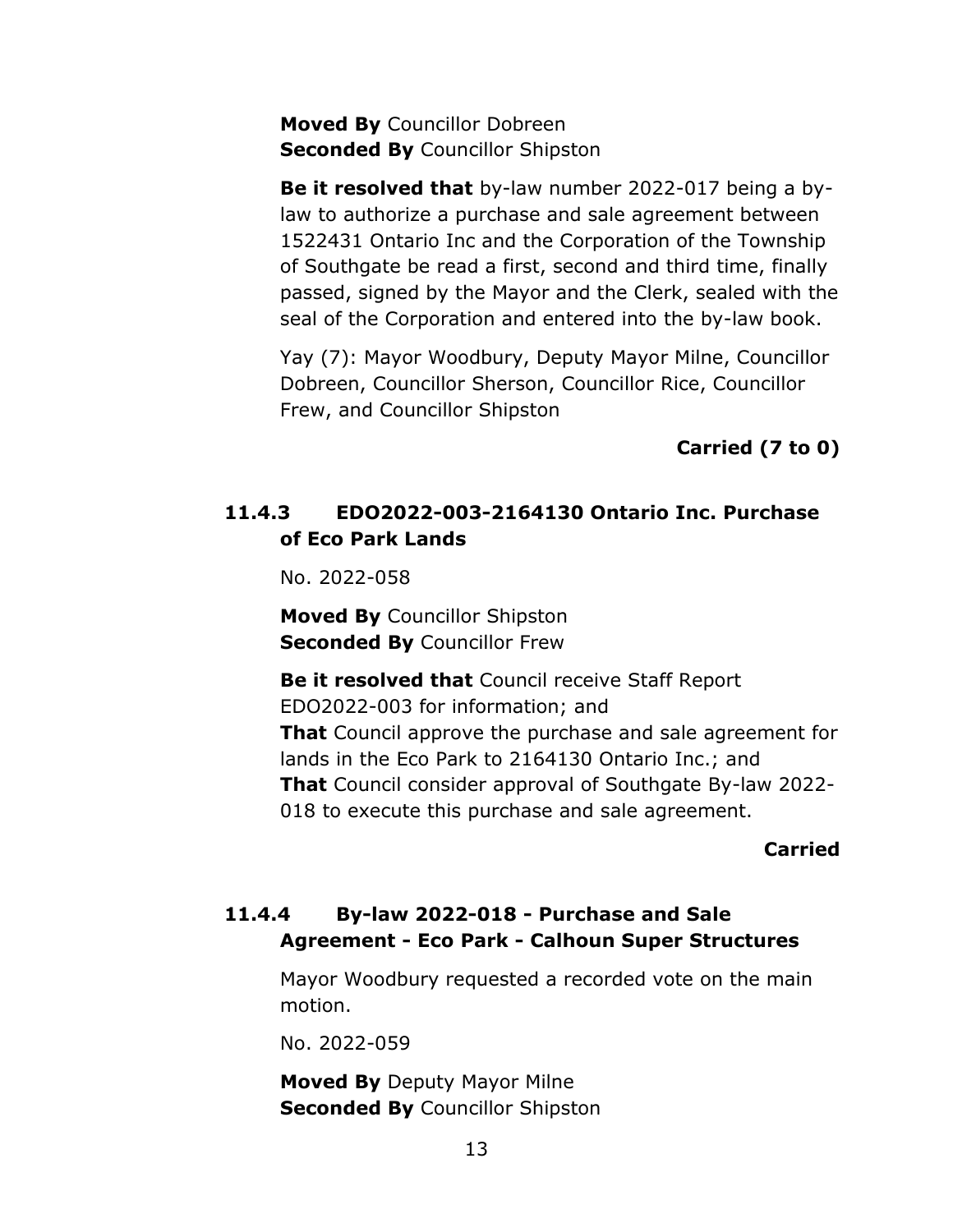**Be it resolved that** by-law number 2022-018 being a bylaw to authorize a purchase and sale agreement between 2164130 Ontario Inc and the Corporation of the Township of Southgate be read a first, second and third time, finally passed, signed by the Mayor and the Clerk, sealed with the seal of the Corporation and entered into the by-law book.

Yay (7): Mayor Woodbury, Deputy Mayor Milne, Councillor Dobreen, Councillor Sherson, Councillor Rice, Councillor Frew, and Councillor Shipston

# **Carried (7 to 0)**

#### **12. By-laws and Motions**

#### **12.1 By-law 2022-004 - Election Sign By-law**

Mayor Woodbury requested a recorded vote on the main motion.

No. 2022-060

**Moved By** Councillor Sherson **Seconded By** Councillor Rice

**Be it resolved that** by-law number 2022-004 being a by-law to regulate Election Signs within the Township of Southgate and to repeal by-law 2017-129 be read a first, second and third time, finally passed, signed by the Mayor and the Clerk, sealed with the seal of the Corporation and entered into the by-law book.

Yay (7): Mayor Woodbury, Deputy Mayor Milne, Councillor Dobreen, Councillor Sherson, Councillor Rice, Councillor Frew, and Councillor Shipston

# **Carried (7 to 0)**

### **12.2 By-law 2022-015 - Procedural By-law**

Councillor Dobreen moved the following motion.

**Moved By** Councillor Dobreen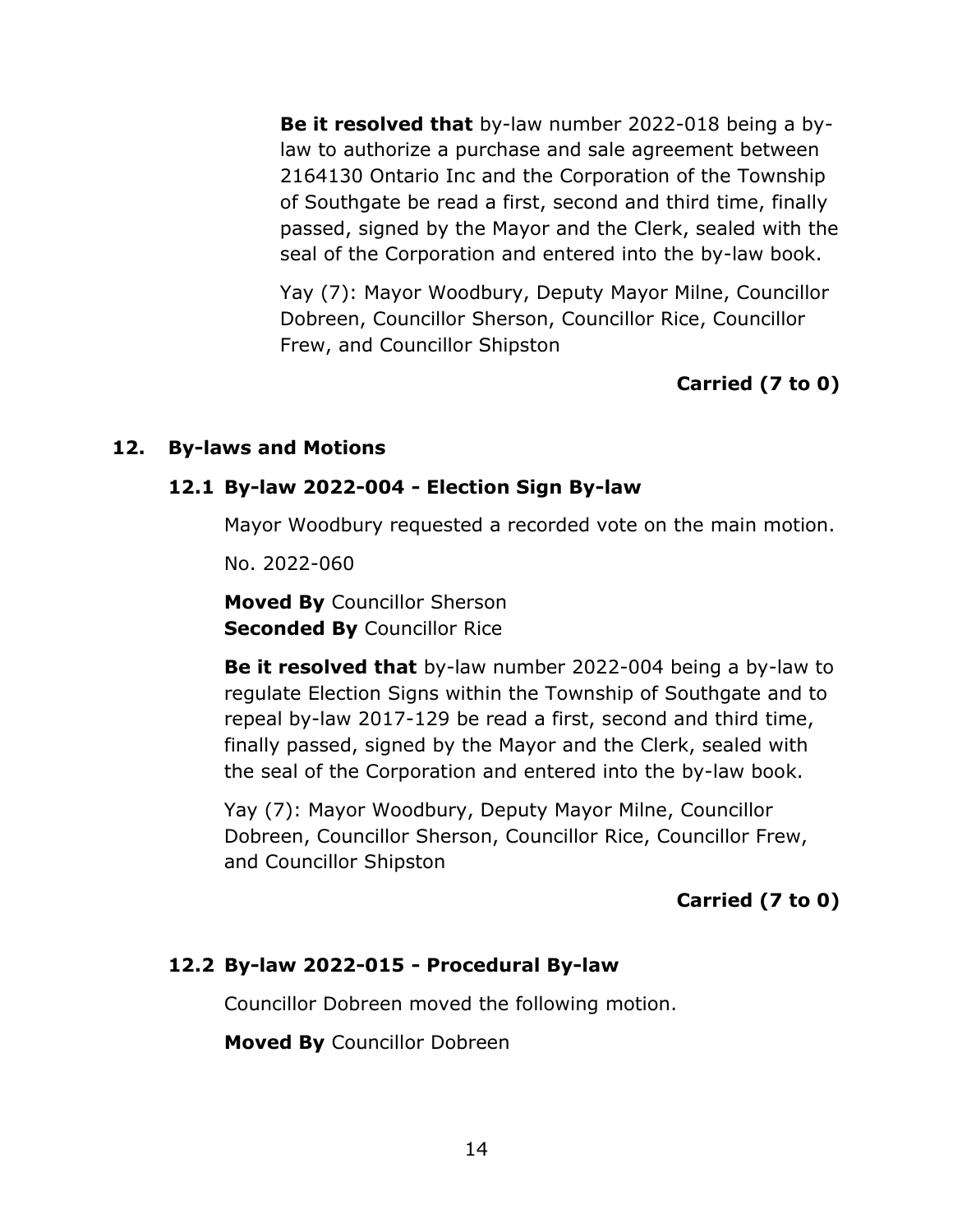**Be it resolved that** Council defer the passing of the Procedural By-law to allow for a Motion to Renew through a Notice of Motion at the February 16, 2022, Council meeting.

With no seconder, the motion was not open for discussion or consideration.

Mayor Woodbury requested a recorded vote on the main motion.

No. 2022-061

**Moved By** Councillor Frew **Seconded By** Councillor Shipston

**Be it resolved that** by-law number 2022-015 being a by-law to govern the proceedings of Council, Committees, Public Meetings and Committee of Adjustment be read a first, second and third time, finally passed, signed by the Mayor and the Clerk, sealed with the seal of the Corporation and entered into the by-law book.

Yay (6): Mayor Woodbury, Deputy Mayor Milne, Councillor Sherson, Councillor Rice, Councillor Frew, and Councillor Shipston

Nay (1): Councillor Dobreen

# **Carried (6 to 1)**

Council recessed at 12:13 PM and returned at 12:20 PM.

### **13. Notice of Motion**

None.

### **14. Consent Items**

### **14.1 Regular Business (for information)**

No. 2022-062

**Moved By** Councillor Dobreen **Seconded By Deputy Mayor Milne**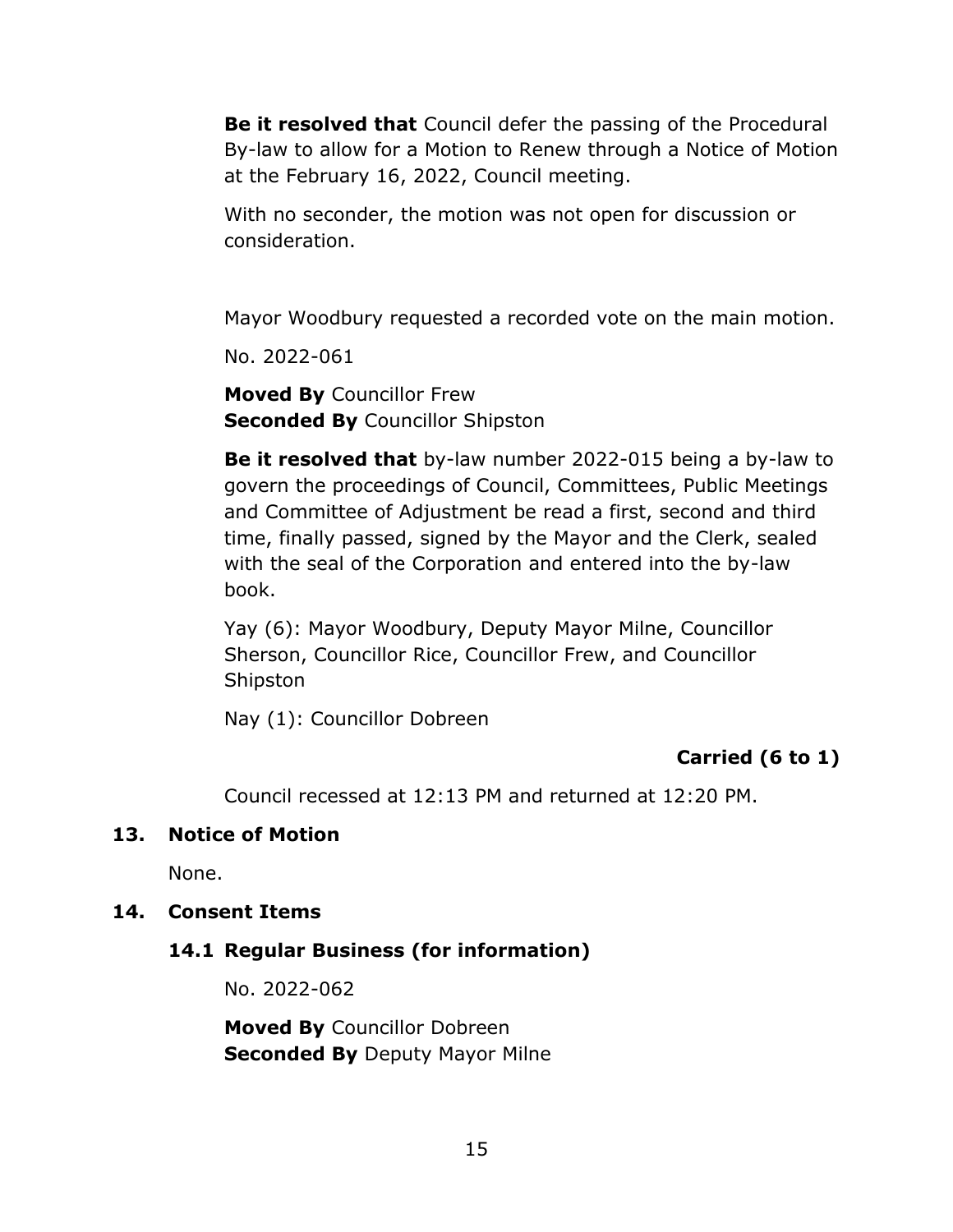**Be it resolved that** Council approve the items on the Regular Business consent agenda dated February 2, 2022 (save and except items 14.1.4) and direct staff to proceed with all necessary administrative actions.

**Carried**

- **14.1.1 EDO2022-004 - Eco Park Update**
- **14.1.2 HR2022-002 – Customer Service and Support Contract**
- **14.1.3 HR2022-003 – Administrative, Finance and By-Law Assistant**

# **14.1.4 CBO2022-002 - Varney Speedway By-law Update**

Deputy Mayor Milne moved the following motion.

No. 2022-063

**Moved By** Deputy Mayor Milne **Seconded By** Councillor Sherson

**Be it resolved that** Council receive staff report CBO2022- 002 - Varney Speedway By-law Update as information; and

**That** Council direct Mayor Woodbury to contact the current owners of the Varney Speedway to initiate discussions with staff on a potential agreement with the Township and report back to Council.

# **Carried**

# **14.1.5 Librarian CEO Report 2022-01-20**

# **14.1.6 Southgate Ruth Hargrave Memorial Library - 2021 4th Quarter Stats Report**

**14.1.7 December 2021 Cheque Register**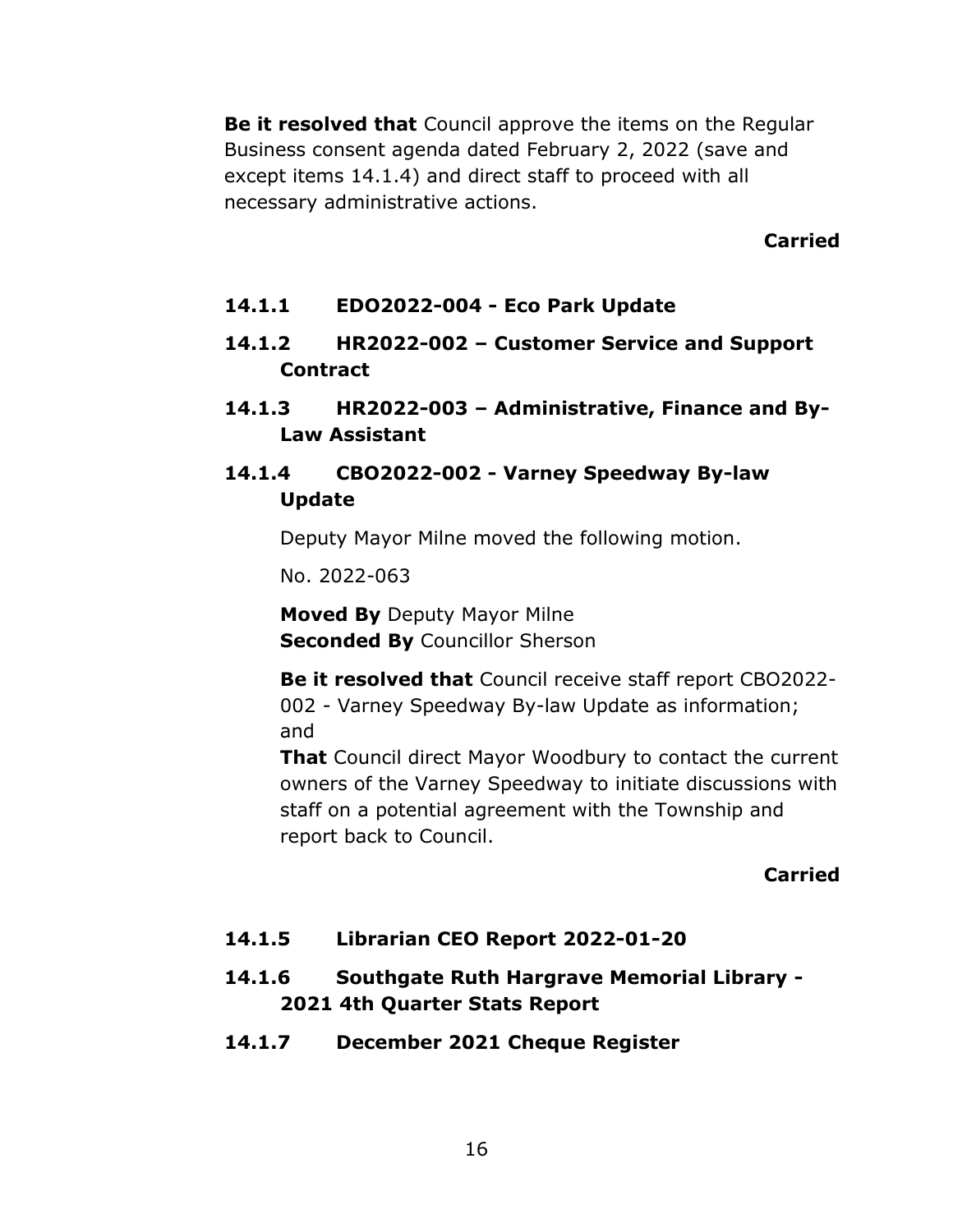## **14.2 Correspondence (for information)**

No. 2022-064

**Moved By** Councillor Rice **Seconded By** Councillor Shipston

**Be it resolved that** Council receive the items on the Correspondence consent agenda dated February 2, 2022 (save and except items 14.2.7) as information.

#### **Carried**

- **14.2.1 Dundalk Food Bank 2021 Report**
- **14.2.2 Solicitor General - Review of Court Security and Prisoner Transportation - received January 21, 2022**
- **14.2.3 SVCA - Approved Meeting Minutes December 16, 2021 - received January 21, 2022**
- **14.2.4 GRCA - Notification of Budget 2022 - received January 24, 2022**
- **14.2.5 Minister of Agriculture and Agri-Food - OWDCP Updated - received January 25, 2022**
- **14.2.6 Ministry of the Environment- Regulatory and Policy Proposals under the Conservation Authorities Act – received January 26, 2022**
- **14.2.7 BMA Management Consulting Inc - Southgate Executive Summary Report and Final Report**

Councillor Dobreen moved the following motion.

No. 2022-065

**Moved By** Councillor Dobreen **Seconded By** Deputy Mayor Milne

**Whereas** this report provides insightful information that could be further analyzed by Staff and Council to assess and focus on key areas for improvement, including but not limited to financial/taxation, policy, growth, and economic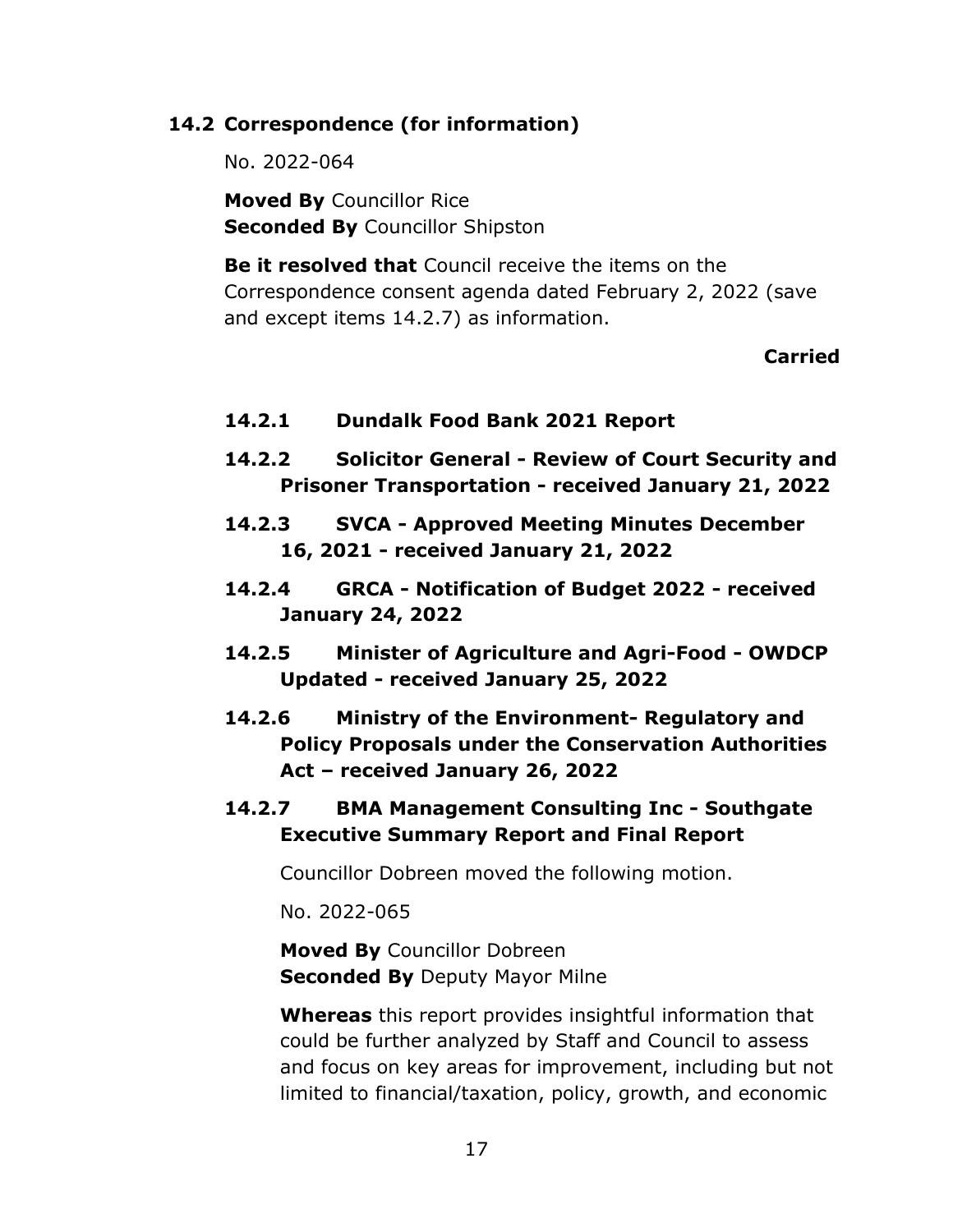development; and **Whereas** Council has tendered for an updated Development Charges Study; and **Whereas** Council is poised for economic development and continued growth, **Now Therefore Be it Resolved that** Council direct staff to bring back a report to a 2<sup>nd</sup> COW visioning session that highlights key criteria for Southgate and areas of opportunity and change that Council could consider.

## **Carried**

### **14.3 Resolutions of Other Municipalities (for information)**

No. 2022-066

**Moved By** Councillor Sherson **Seconded By** Councillor Dobreen

**Be it resolved that** Council receive the items on the Resolutions of other Municipalities consent agenda dated February 2, 2022 as information.

#### **Carried**

- **14.3.1 Town of Bruce Mines - Letter of Support Annual Emergency Exercise - received January 14, 2022**
- **14.3.2 Plympton-Wyoming - Fire Safety Measures received January 17, 2022**
- **14.3.3 Town of Bracebridge - MPSSAS Support received January 19, 2022**
- **14.3.4 Township of Selwyn -Annual Emergency Exercise Requirement - received January 20, 2022**
- **14.3.5 Municipality of Shuniah - MPAC Province Wide assessment - received January 21, 2022**
- **14.3.6 Town of Blue Mountains - Support regarding Annual Emergency Exercise Requirements - received January 21, 2022**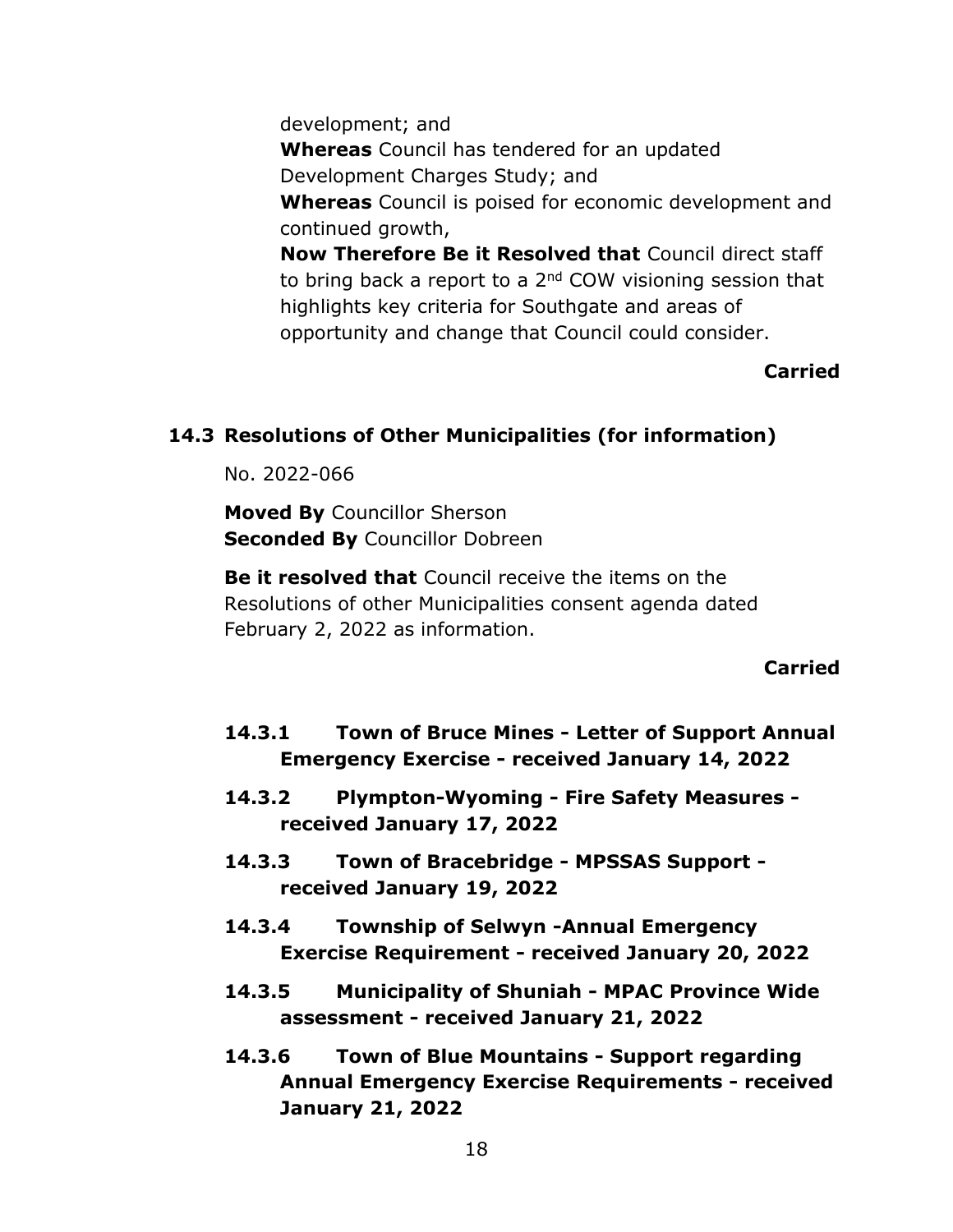- **14.3.7 Municipality of Killarney - Annual Emergency Exercise Requirement - received January 25, 2022**
- **14.3.8 Municipality of South Huron - Support for Southgate Resolution re Annual Exercise Requirement - received Jan 25, 22**
- **14.3.9 Township of Adjala-Tosorontio - Funding Support Request for Rural Municipalities Bridges and Culverts - received January 25, 2022**

# **14.4 Closed Session (for information)**

None.

# **15. County Report**

Mayor Woodbury reviewed highlights from the recent County Council meeting. More information can be found [here.](https://www.grey.ca/council) He noted that Council approved the formation of a Mental Health Task Force and are now looking for community members to sit on the task force.

# **16. Members Privilege - Good News & Celebrations**

Councillor Sherson asked that Councillor Shipston forward a presentation that was made by the Ministry of the Environment at the ROMA conference last week for his information.

Deputy Mayor Milne noted that today is Groundhog Day and that it appears we will be having an early Spring.

Councillor Dobreen acknowledged the Ruth Hargrave Memorial Library for receiving both of the Ontario Library Boards' Association awards for the Joyce Cunningham Award for Library Board of the Year and the award for Teacher-Librarian of the Year. Congratulations to the Library on these accomplishments.

Councillor Frew asked for a status update of the CAO recruitment process.

# **17. Closed Meeting**

None.